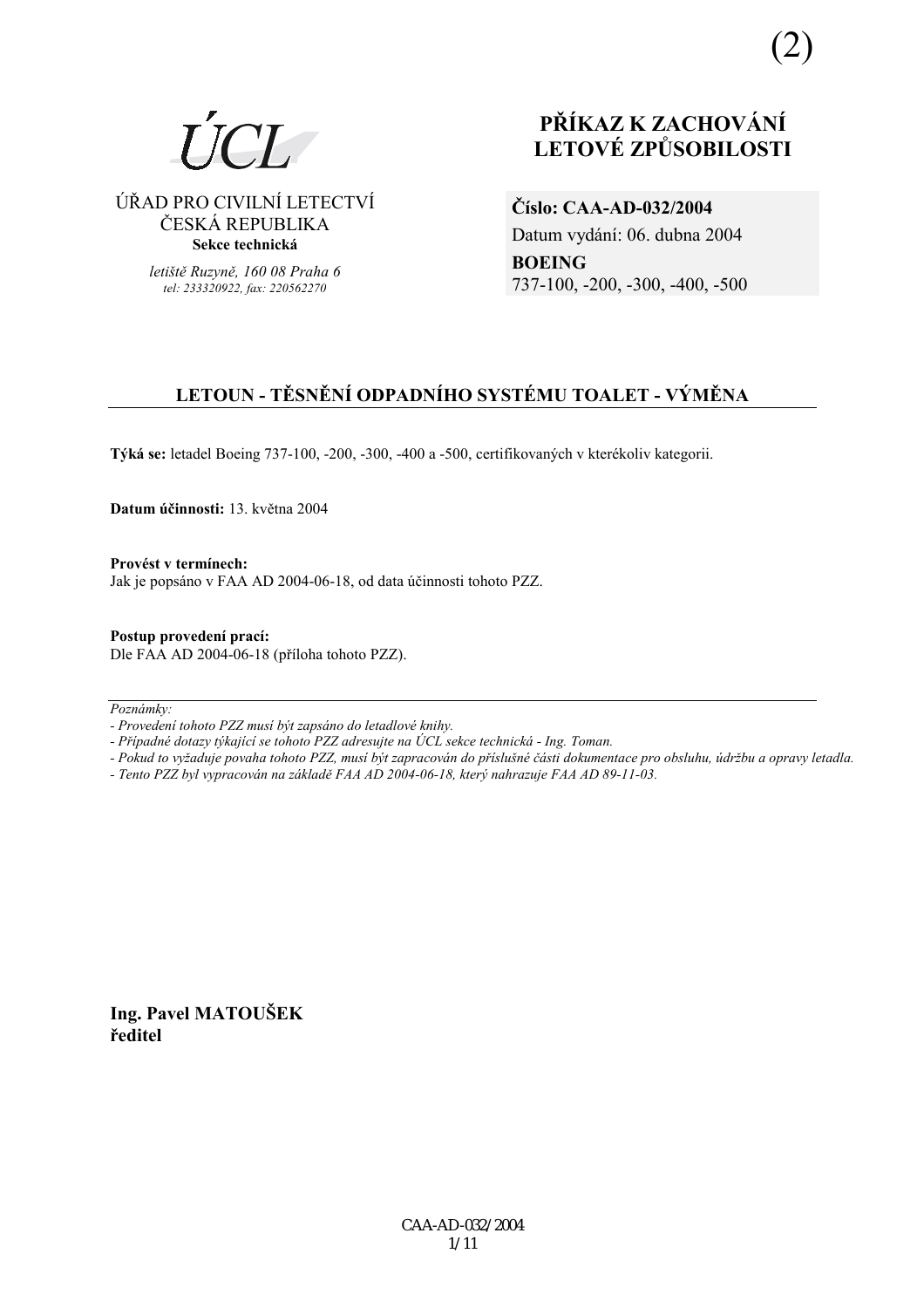**2004-06-18 Boeing:** Amendment 39-13544. Docket 95-NM-111-AD. Supersedes AD 89-11-03, Amendment 39- 6223.

*Applicability:* All Model 737-100, -200, -300, -400 and -500 series airplanes, certificated in any category.

**Note 1:** This AD applies to each airplane identified in the preceding applicability provision, regardless of whether it has been modified, altered, or repaired in the area subject to the requirements of this AD. For airplanes that have been modified, altered, or repaired so that the performance of the requirements of this AD is affected, the owner/operator must request approval for an alternative method of compliance in accordance with paragraph (h) of this AD. The request should include an assessment of the effect of the modification, alteration, or repair on the unsafe condition addressed by this AD; and, if the unsafe condition has not been eliminated, the request should include specific proposed actions to address it.

*Compliance:* Required as indicated, unless accomplished previously.

To prevent engine damage, airframe damage, and/or hazard to persons or property on the ground as a result of "blue ice" that has formed from leakage of the lavatory drain system or flush/fill systems and dislodged from the airplane, accomplish the following:

### **Replacing Valve Seals and Performing Leak Tests**

(a) Except as provided by paragraph (d) of this AD, accomplish the applicable requirements of paragraphs (a)(1) through (a)(6) of this AD at the time specified in each paragraph. If the waste drain system incorporates more than one type of valve, only one of the waste drain system leak test procedures (the one that applies to the equipment with the longest leak test interval) must be conducted at each service panel location. Except as provided in paragraphs (b) and (c) of this AD, the waste drain system valve leak tests specified in this AD shall be performed in accordance with the following requirements: fluid shall completely cover the upstream end of the valve being tested; the direction of the 3 pounds per square inch differential pressure (PSID) shall be applied across the valve in the same direction as occurs in flight; the other waste drain system valves shall be open; and the minimum time to maintain the differential pressure shall be 5 minutes.

(1) Replace the valve seals in accordance with the applicable schedule specified in paragraph  $(a)(1)(i)$ ,  $(a)(1)(ii)$ , or  $(a)(1)(iii)$  of this AD. If an in-line drain valve as specified in paragraph  $(a)(1)(i)$  of this AD is installed in the same lavatory drain line as the valves specified per paragraph  $(a)(1)(ii)$  or  $(a)(1)(iii)$  of this AD, seal replacement for the valves specified in paragraph (a)(1)(ii) or (a)(1)(iii) of this AD may be performed at the seal replacement interval for the in-line drain valve.

**Note 2:** The seals and o-rings in the service panel drain valve that are to be replaced in accordance with paragraph  $(a)(1)$  or  $(d)(1)$  of this AD are the seals and o-rings that seal against the valve door, lid, cap, or ball, which is opened to allow flow through the service panel drain valve or in-line drain valve. The seals and o-rings in the lavatory flush/fill line valve or cap that are to be replaced in accordance with paragraph (a)(5) or (d)(3) of this AD are the seals and o-rings that seal against a surface and prevent backflow from the lavatory waste tank through the flush/fill line.

(i) For each lavatory drain system that has an in-line drain valve installed, Kaiser Electroprecision part number (P/N) series 2651-278 or service panel ball valve, Kaiser Electroprecision P/N series 2651-357: Replace the seals within 5,000 flight hours after the effective date of this AD, or within 48 months after the last documented seal change, whichever occurs later. Thereafter, repeat the replacement of the seals at intervals not to exceed 48 months.

(ii) For each lavatory drain system that has a Pneudraulics P/N series 9527 valve: Replace the seals within 5,000 flight hours after the effective date of this AD, or within 18 months of the last documented seal change, whichever occurs later. Thereafter, repeat the replacement of the seals at intervals not to exceed 18 months or 6,000 flight hours, whichever occurs later.

(iii) For each lavatory drain system that has any other type of drain valve: Replace the seals within 5,000 flight hours after the effective date of this AD, or within 18 months after the last documented seal change, whichever occurs later. Thereafter, repeat the replacement of the seals at intervals not to exceed 18 months.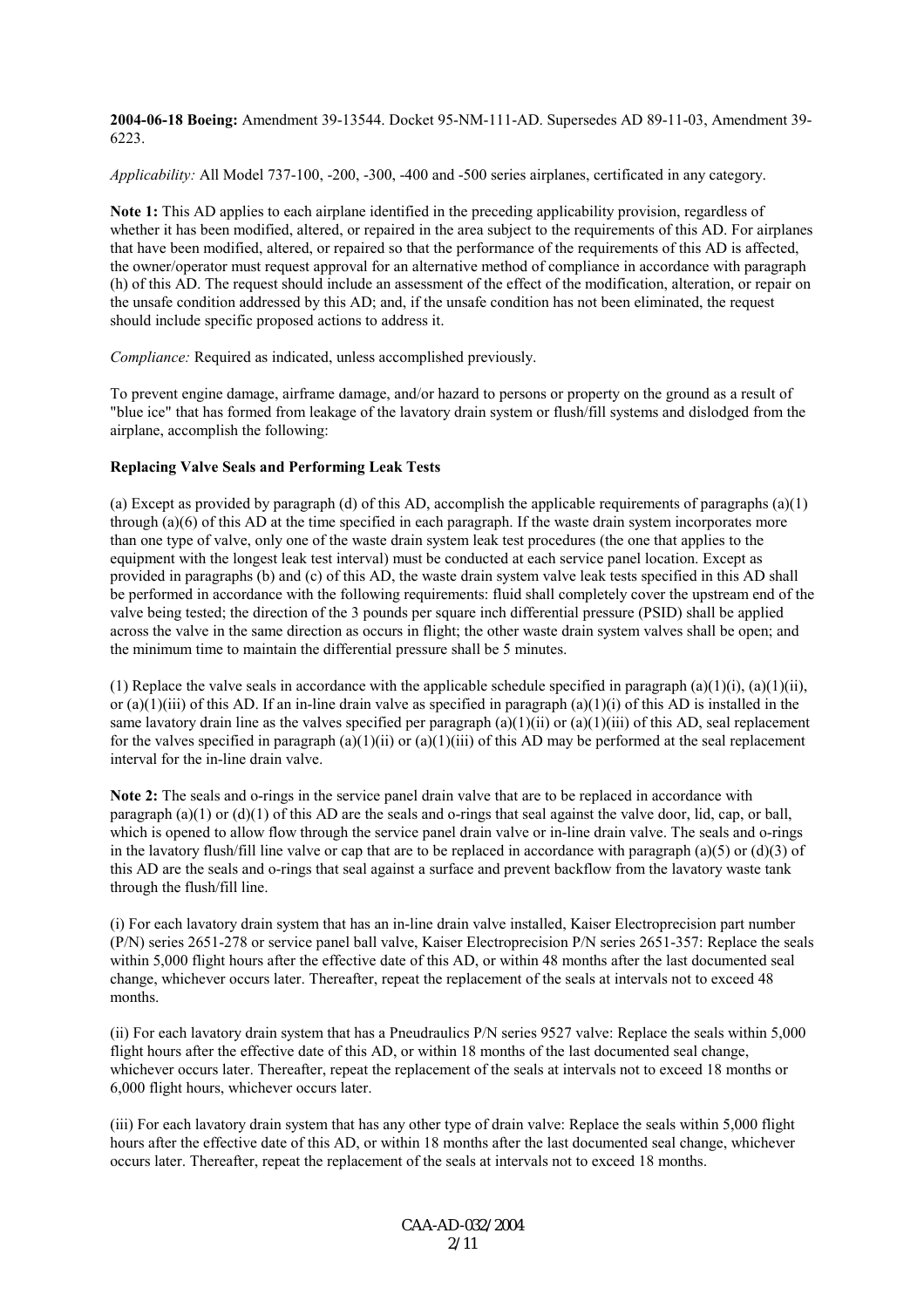(2) For each lavatory drain system that has an in-line drain valve installed having Kaiser Electroprecision P/N series 2651-278, or service panel drain valve installed having Kaiser Electroprecision P/N series 2651-357, or Pneudraulics P/N series 9527, or Shaw Aero valve having a P/N or serial number (S/N) as listed in Table 1 of this AD: Within 4,500 flight hours after the effective date of this AD, or within 4,500 hours after the last documented leak test, whichever occurs later, accomplish the procedures specified in paragraphs (a)(2)(i) and  $(a)(2)(ii)$  of this AD. Thereafter, repeat the procedures at intervals not to exceed 18 months or 4,500 flight hours, whichever occurs later.

(i) Conduct a leak test of the toilet tank dump valve (in-tank valve that is spring loaded closed and operable by a T-handle at the service panel) and the in-line drain valve (Kaiser Electroprecision P/N series 2651-278) or service panel drain valve (Kaiser Electroprecision P/N series 2651-357, or Pneudraulics P/N series 9527, or Shaw Aero valve having a P/N or serial number (S/N) as listed in Table 1 of this AD). The toilet tank dump valve leak test must be performed by filling the toilet tank with a minimum of 10 gallons of water/rinsing fluid and, after a period of 5 minutes, testing for leakage. Take precautions to avoid overfilling the tank and spilling fluid into the airplane. Except as provided by paragraphs (b) and (c) of this AD, the in-line drain valve or service panel drain valve leak test must be performed with a minimum of 3 PSID applied across the valve in the same direction as occurs in flight.

(ii) If a service panel valve or cap is installed, perform a general visual inspection of the service panel drain valve outer cap/door seal and the inner seal (if the valve has an inner door with a second positive seal), and the seal mating surfaces for wear or damage that may allow leakage.

**Note 3:** For the purposes of this AD, a general visual inspection is defined as: "A visual examination of an interior or exterior area, installation, or assembly to detect obvious damage, failure, or irregularity. This level of inspection is made from within touching distance unless otherwise specified. A mirror may be necessary to enhance visual access to all exposed surfaces in the inspection area. This level of inspection is made under normally available lighting conditions such as daylight, hangar lighting, flashlight, or droplight and may require removal or opening of access panels or doors. Stands, ladders, or platforms may be required to gain proximity to the area being checked."

| Shaw waste drain valve part number | Serial numbers of part number valve approved for 4,500 flight<br>hour leak test interval                                                                                                |
|------------------------------------|-----------------------------------------------------------------------------------------------------------------------------------------------------------------------------------------|
| 331 Series                         | All.                                                                                                                                                                                    |
| 10101000B-A-1                      | 0207-0212, 0219, 0226 and higher.                                                                                                                                                       |
| 10101000B-A-1                      | 0001-0206, 0213-0218, and 0220-0225 that are marked "SBB38-1-<br>58," and that incorporate the improvements outlined in Shaw Service<br>Bulletin 10101000B-38-1, dated October 7, 1994. |
| 10101000BA2                        | 0130 and higher.                                                                                                                                                                        |
| 10101000BA2                        | $0001-0129$ that are marked "SBB38-1-58," and that incorporate the<br>improvements outlined in Shaw Service Bulletin 10101000B-38-1,<br>dated October 7, 1994.                          |
| 10101000C-A-1                      | 0277 and higher.                                                                                                                                                                        |
| 10101000C-A-1                      | $0001-0276$ that are marked "SBC38-2-58," and that incorporate the<br>improvements outlined in Shaw Service Bulletin 10101000C-38-2,<br>dated October 7, 1994.                          |
| 10101000CN OR 10101000C-N          | 3649 and higher.                                                                                                                                                                        |
| 10101000CN OR 10101000C-N          | $ 0001-3648$ that is marked "SBC38-2-58," and that incorporate the<br>improvements outlined in Shaw Service Bulletin 10101000C-38-2,<br>dated October 7, 1994.                          |

|  |  | Table 1.-Shaw Aero Valves Approved for 4,500 Flight Hour Leak Test Interval |  |  |  |  |
|--|--|-----------------------------------------------------------------------------|--|--|--|--|

(3) For each lavatory drain system with a lavatory drain system valve that incorporates either "donut" plug, Kaiser Electroprecision P/N 4259-20 or 4259-31; Kaiser Roylyn/Kaiser Electroprecision cap/flange P/N 2651- 194C, 2651-197C, 2651-216, 2651-219, 2651-235, 2651-256, 2651-258, 2651-259, 2651-260, 2651-275, 2651- 282, 2651-286; or other FAA-approved equivalent parts; accomplish the requirements at the specified times of paragraphs (a)(3)(i), (a)(3)(ii), and (a)(3)(iii) of this AD. For the purposes of paragraph (a)(3) of this AD,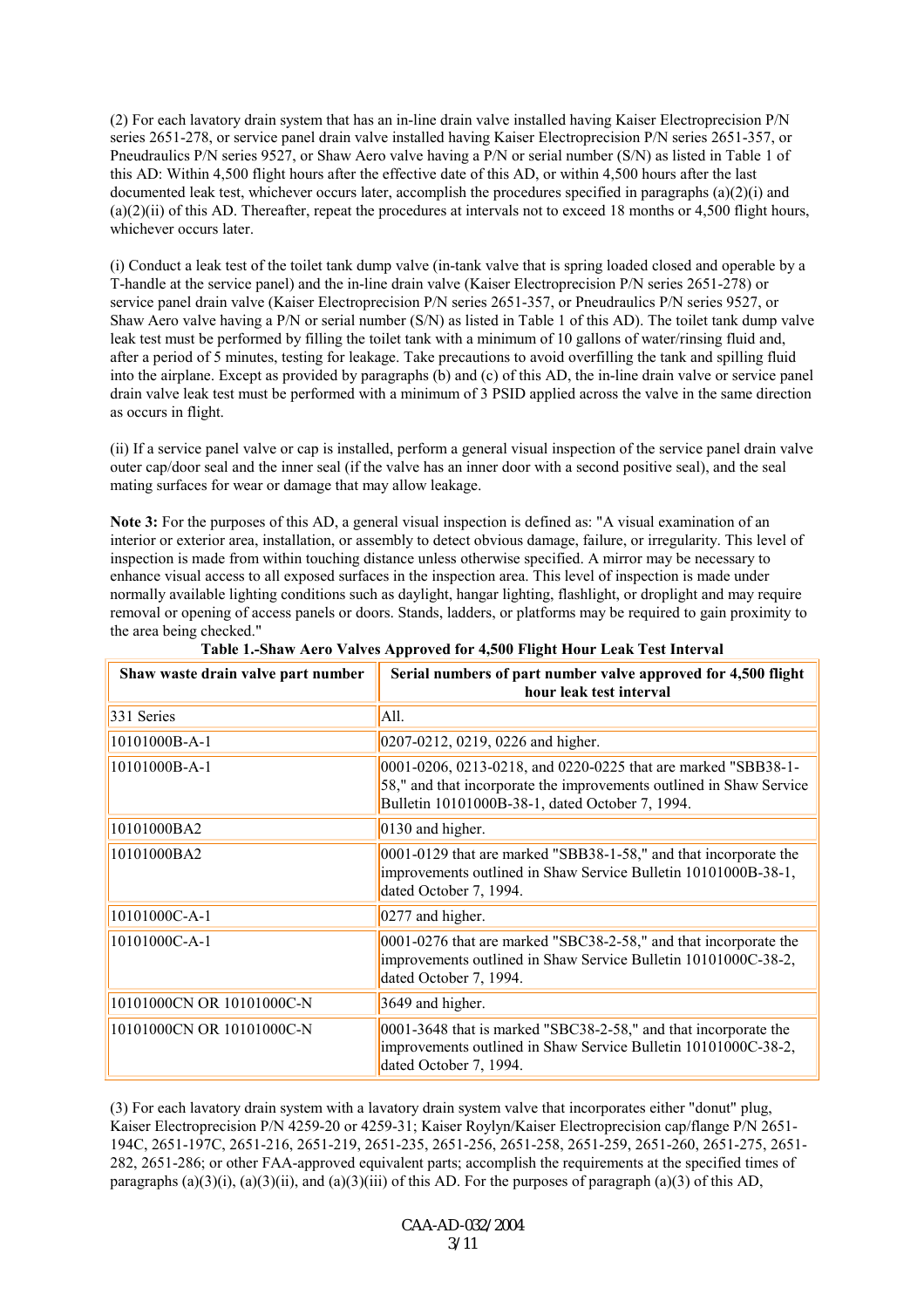"equivalent part" means either a "donut" plug that mates with the cap/flange having part numbers listed in this paragraph, or a cap/flange that mates with the "donut" plug having part numbers listed in this paragraph, such that the cap/flange and "donut" plug are used together as an assembled valve.

(i) Within 200 flight hours after the effective date of this AD, and thereafter at intervals not to exceed 200 flight hours, conduct leak tests of the toilet tank dump valve and the service panel drain valve. The leak test of the toilet tank dump valve must be performed by filling the toilet tank with a minimum of 10 gallons of water/rinsing fluid and testing for leakage after a period of 5 minutes. Take precautions to avoid overfilling the tank and spilling fluid on the airplane. Except as provided by paragraphs (b) and (c) of this AD, the service panel drain valve leak test must be performed with a minimum 3 PSID applied across the valve in the same direction as occurs in flight.

(ii) Perform a general visual inspection of the outer door/cap and seal mating surface for wear or damage that may cause leakage. This inspection shall be accomplished in conjunction with the leak tests of paragraph (a)(3)(i) of this AD.

(iii) Within 5,000 flight hours after the effective date of this AD, replace the donut valve (part numbers per paragraph (a)(3) of this AD) with another type of FAA-approved valve. Following installation of the replacement valve, perform the appropriate leak tests and seal replacements at the intervals specified for that replacement valve, as applicable.

(4) For each lavatory drain system not addressed in paragraph (a)(2) or (a)(3) of this AD: Within 1,000 flight hours or 6 months after the effective date of this AD, whichever occurs later, accomplish the actions specified in paragraphs (a)(4)(i) and (a)(4)(ii) of this AD. Thereafter, repeat those actions at intervals not to exceed 1,000 flight hours or 6 months, whichever occurs later.

(i) Conduct a leak test of the toilet tank dump valve and the service panel drain valve. The toilet tank dump valve leak test must be performed by filling the toilet tank with a minimum of 10 gallons of water/rinsing fluid and, after a period of 5 minutes, testing for leakage. Take precautions to avoid overfilling the tank and spilling fluid on the airplane. Except as provided by paragraphs (b) and (c) of this AD, the service panel drain valve leak test must be performed with a minimum of 3 PSID applied across the valve inner door/closure device.

(ii) Perform a general visual inspection of the outer cap/door and seal mating surface for wear or damage that may cause leakage.

(5) For flush/fill lines: Within 5,000 flight hours after the effective date of this AD, perform the requirements of paragraph (a)(5)(i), (a)(5)(ii), (a)(5)(iii), or (a)(5)(iv) of this AD, as applicable. Thereafter, repeat the requirements at intervals not to exceed 5,000 flight hours, or 48 months after the last documented seal change, whichever occurs later. For airplanes that contain auxiliary waste tanks, the leak tests may be performed per one of the leak test procedures in paragraph (b) or (c) of this AD, or by using the leak test procedures without filling the toilet tank bowl half-full of fluid per the applicable airplane or component maintenance manual.

**Note 4:** The seals/o-rings in the service panel drain valve that are to be replaced in accordance with paragraph  $(a)(1)$  or  $(d)(1)$  of this AD are the seals/o-rings that seal against the valve door/lid/cap/ball, which is opened to allow flow through the service panel drain valve or in-line drain valve. The seals/o-rings in the lavatory flush/fill line valve or cap that are to be replaced per paragraph (a)(5) or (d)(3) of this AD are the seals/o-rings that seal against a surface and prevent backflow from the lavatory waste tank through the flush/fill line.

(i) If a lever lock cap is installed on the flush/fill line of the subject lavatory, replace the seals on the toilet tank anti-siphon (check) valve and the flush/fill line cap with new seals. Perform a leak test of the toilet tank antisiphon (check) valve with a minimum of 3 PSID across the valve in the same direction as occurs in flight, in accordance with paragraph  $(a)(5)(ii)(A)$  of this AD, as applicable.

**Note 5:** The leak test procedure described in Boeing 737 Maintenance Manual, 38-32-00/501, may be referred to as guidance for this test if the toilet tank is filled to the level specified in paragraph (a)(5)(ii)(A) of this AD.

(ii) If a vacuum breaker check valve, Monogram P/N series 3765-190, or Shaw Aero Devises P/N series 301- 000, or other FAA-approved vacuum break check valve is installed on the subject lavatory, replace the seals/orings in the valve. Perform a leak test of the vacuum breaker check valve and verify proper operation of the vent line vacuum breaker in accordance with paragraphs  $(a)(5)(ii)(A)$  and  $(a)(5)(ii)(B)$  of this AD.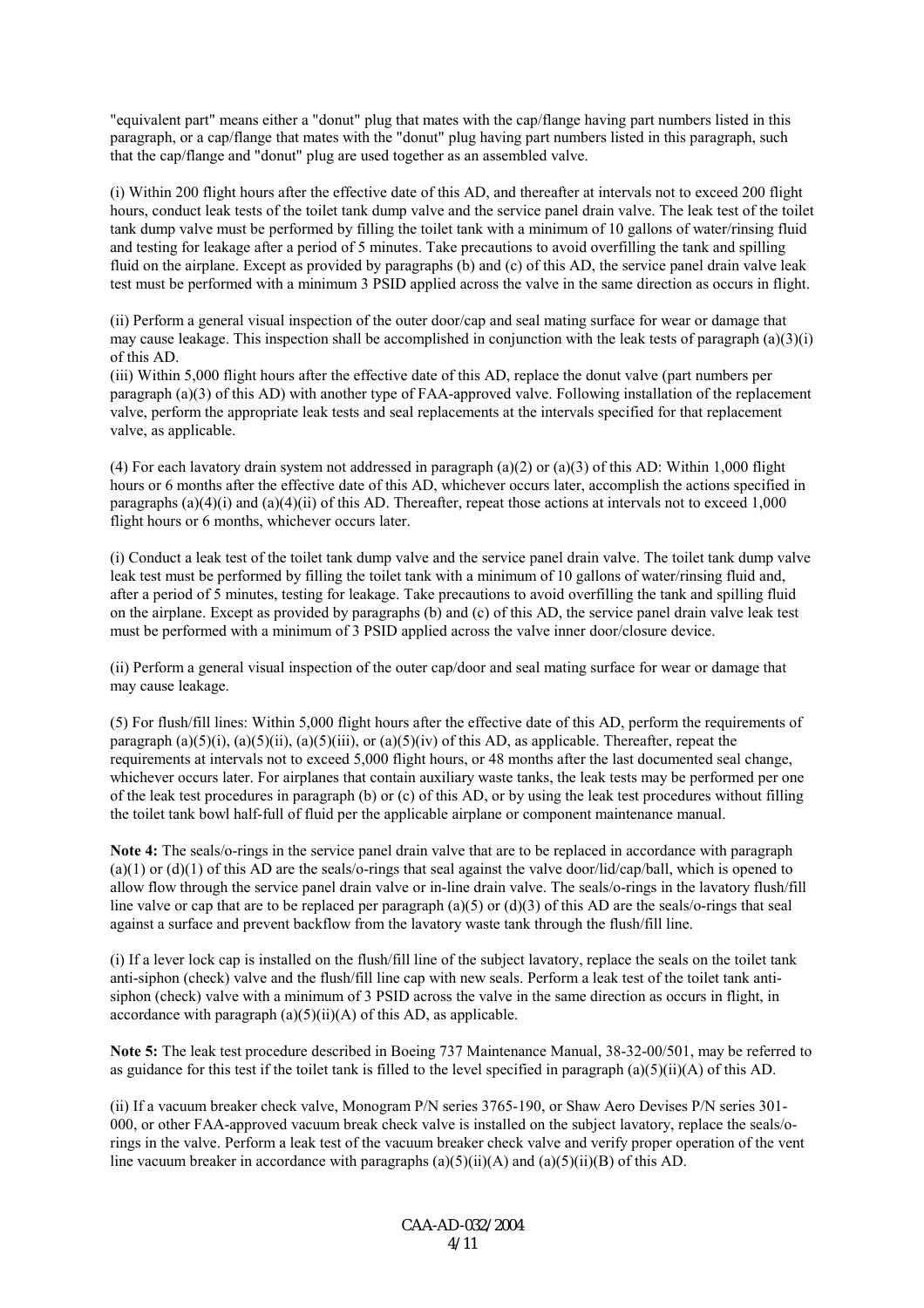(A) Leak test the toilet tank anti-siphon valve or the vacuum breaker check valve by filling the toilet tank with water/rinsing fluid to a level such that the bowl is approximately half full (at least 2 inches above the flapper in the bowl.) Apply 3 PSID across the valve in the same direction as occurs in flight. The vent line vacuum breaker on vacuum breaker check valves must be pinched closed or plugged for this leak test. If there is a cap/valve at the flush/fill line port, the cap/valve must be removed/open during the test. Check for leakage at the flush/fill line port for a period of 5 minutes.

(B) Verify proper operation of the vent line vacuum breaker by filling the tank and testing at the fill line port for back drainage after disconnecting the fluid source from the flush/fill line port. If back drainage does not occur, replace the vent line vacuum breaker or repair the vacuum breaker check valve in accordance with the component maintenance manual to obtain proper back drainage. As an alternative to the above test technique, verify proper operation of the vent line vacuum breaker in accordance with the procedures of the applicable component maintenance manual.

(iii) If a flush/fill ball valve, Kaiser Electroprecision P/N series 0062-0009 is installed on the flush/fill line of the subject lavatory, replace the seals in the flush/fill ball valve and the toilet tank anti-siphon valve with new seals. Perform a leak test of the toilet tank anti-siphon valve with a minimum of 3 PSID across the valve in the same direction as occurs in flight, in accordance with paragraph  $(a)(5)(ii)(A)$  of this AD.

(iv) If an FAA-approved shut-off valve that uses a mechanical or electrical devise to prevent overfilling of the toilet tank is installed, replace the seals/o-rings in the shut-off valve. Perform the leak test of the shut-off valve per the applicable airplane or component maintenance manual, or per the procedures specified in paragraph (b) or (c) of this AD.

(6) As a result of the leak tests and inspections required by paragraph (a) of this AD, or if evidence of leakage is found at any other time, accomplish the requirements of paragraph (a)(6)(i), (a)(6)(ii), or (a)(6)(iii), as applicable.

(i) If a leak is discovered, prior to further flight, repair the leak. Prior to further flight after repair, perform the appropriate leak test, as applicable. Additionally, prior to returning the airplane to service, clean the surfaces adjacent to where the leakage occurred to clear them of any horizontal fluid residue streaks; such cleaning must be to the extent that any future appearance of a horizontal fluid residue streak will be taken to mean that the system is leaking again.

**Note 6:** For purposes of this AD, "leakage" is defined as any visible leakage, if observed during a leak test. At any other time (than during a leak test), "leakage" is defined as the presence of ice in the service panel, or horizontal fluid residue streaks/ice trails originating at the service panel. The fluid residue is usually, but not necessarily, blue in color.

(ii) If any worn or damaged seal is found, or if any damaged seal mating surface is found, prior to further flight, repair or replace it with a new seal, in accordance with the valve manufacturer's maintenance manual.

(iii) In lieu of performing the requirements of paragraph  $(a)(6)(i)$  or  $(a)(6)(ii)$  of this AD: Before further fight, drain the affected lavatory system and placard the lavatory inoperative until repairs can be accomplished.

### **One Alternative to Accomplishing Test Procedures**

(b) As an alternative to the test procedures for service panel drain valves and in-line drain valves specified in paragraph (a) or (d) of this AD, and flush/fill line valves as specified in paragraph (a)(5) or (d)(3) of this AD, a vacuum leak test may be done in accordance with "Shaw Aero Devices Document ILS-193C (Operation Instructions for the Waste Drain Valve Inner Flapper and Lavatory Rinse/Fill Valve Leak Test Tool), Revision C, dated July 1999. The tests shall be conducted with a minimum of 3 PSI differential pressures across the valve seal being tested in the same direction as occurs in flight. The duration of the test shall be 5 minutes. The test may be conducted with fluid completely covering the seal to be tested and checked for fluid leakage, or by subjecting the seal to a vacuum without fluid present, and checking for loss of vacuum. Any movement of the vacuum gauge needle indicates loss of vacuum and constitutes failure of the test. Failure of the test also occurs if fluid is behind the valve being tested and any leakage of fluid past the valve occurs during the test. Operators should note that the test rig may not work for all valve types. Confirm compatibility of the test rig to the valve by verifying compatibility with the manufacturer(s) of the test rig and valve. Other leak test tools may be used for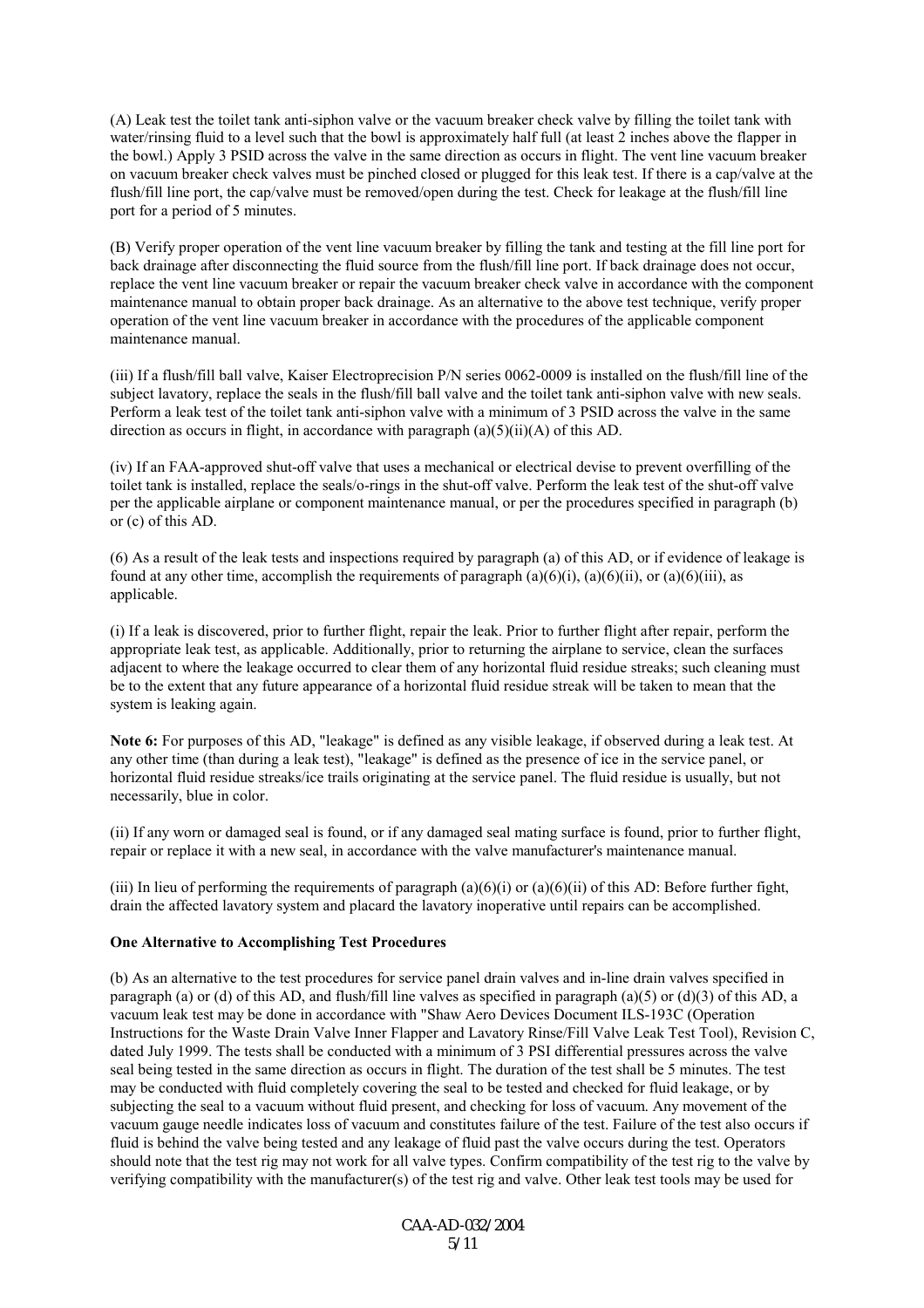this test if approved per paragraph (h) of this AD.

### **Another Alternative to Accomplishing Test Procedures**

(c) As an alternative to the test procedures for service panel drain valves and in-line drain valves specified in paragraph (a) or (d) of this AD, and flush/fill line valves as specified in paragraph (a)(6) or (d)(3) of this AD, a vacuum test may be done in accordance with "Operating Instructions for Lavatory Waste Drain Valve and Flush/Fill Valve Leak Test Tool," AAXICO Industries, Ltd., Document AI 18, Issue 4, dated January 2002. The test shall be conducted with a minimum of 3 PSI differential pressures across the valve seal being tested in the same direction as occurs in flight. The duration of the tests shall be 5 minutes. The test may be conducted with fluid completely covering the seal to be tested and checked for fluid leakage, or by subjecting the seal to a vacuum without fluid present, and checking for loss of vacuum. Any movement of the vacuum gauge needle indicates loss of vacuum and constitutes failure of the test. Failure of the test also occurs if fluid is behind the valve being tested and any leakage of fluid past the valve occurs during the test. Operators should note that the test rig might not work for all valve types. Confirm compatibility of the test rig to the valve by verifying compatibility with the manufacturer(s) of the test rig and valve. Other leak test tools may be used for this test if approved per paragraph (h) of this AD.

### **Revising the FAA-Approved Maintenance Program**

(d) As an alternative to the requirements of paragraph (a) of this AD, operators may revise the FAA-approved maintenance program to include the requirements specified in paragraphs (d), (f), and (g) of this AD, which constitutes terminating action for the AD. However, until the FAA-approved maintenance program is revised, operators must accomplish the requirements of paragraph (a) of this AD. If the waste drain system incorporates more than one type of valve, only one of the waste drain system leak test procedures (the one that applies to the equipment with the longest leak test interval) must be conducted at each service panel location. The waste drain system valve leak tests specified in paragraphs (a) and (d) of this AD shall be performed in accordance with the following requirements: Fluid shall completely cover the upstream end of the valve being tested unless a vacuum test is being performed in accordance with paragraph (b) or (c) of this AD; the direction of the 3 PSID shall be applied across the valve in the same direction as occurs in flight; the other waste drain system valves shall be open; and the minimum time to maintain the differential pressure shall be 5 minutes. A differential pressure greater than 3 psi may be used if specified by procedures referenced in paragraph (b) or (c) of this AD.

(1) Replace the valve seals in accordance with the applicable schedule specified in paragraph  $(d)(1)(i)$ ,  $(d)(1)(ii)$ , or  $(d)(1)(iii)$  of this AD. If an in-line drain valve as specified in paragraph  $(d)(1)(i)$  of this AD is installed in the same lavatory drain line as the valves specified in paragraph  $(d)(1)(ii)$  or paragraph  $(d)(1)(iii)$  of this AD, seal replacement for the valves specified in paragraphs  $(d)(1)(ii)$  and  $(d)(1)(iii)$  of this AD may be performed at the seal replacement interval for the in-line drain valve. (See Note 2 of this AD.)

(i) For each lavatory drain system that has an in-line drain valve installed, Kaiser Electroprecision P/N series 2651-278 or service panel ball valve installed, Kaiser Electroprecision P/N series 2651-357: Replace the seals within 5,000 flight hours after the effective date of this AD, or within 48 months of the last documented seal change, whichever occurs later. Thereafter, repeat the replacement of the seals at intervals not to exceed 48 months.

(ii) For each lavatory drain system that has a Pneudraulics P/N series 9527 valve: Replace the seals within 5,000 flight hours after the effective date of this AD, or within 18 months of the last documented seal change, whichever occurs later. Thereafter, repeat the replacement of the seals at intervals not to exceed 18 months or 6,000 flight hours, whichever occurs later.

(iii) For each lavatory drain system that has any other type of drain valve: Replace the seals within 5,000 flight hours after the effective date of this AD, or within 18 months of the last documented seal change, whichever occurs later. Thereafter, repeat the replacement of the seals at intervals not to exceed 18 months.

(2) Conduct periodic leak tests of the lavatory drain systems in accordance with the applicable schedule specified in paragraph  $(d)(2)(i)$ ,  $(d)(2)(ii)$ , or  $(d)(2)(iii)$  of this AD. Only one of the waste drain system leak test procedures (the one that applies to the equipment with the longest leak test interval) must be conducted at each service panel location.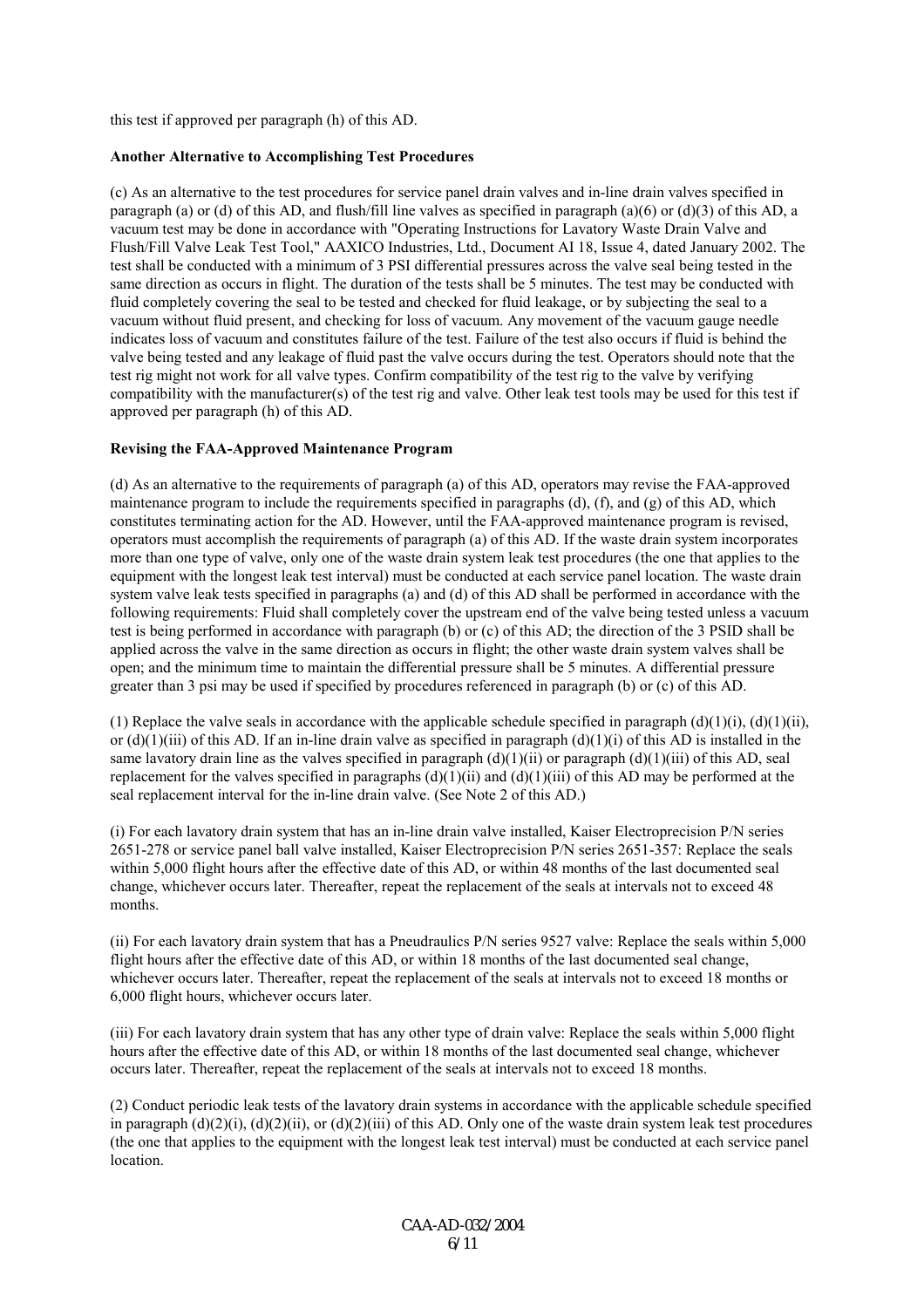(i) For each lavatory drain system that has an in-line drain valve installed having Kaiser Electroprecision P/N series 2651-278; service panel drain valve installed having Kaiser Electroprecision P/N series 2651-357; Pneudraulics part number series 9527; or Shaw Aero P/N/S/N as listed in Table 1 of this AD: Within 5,000 flight hours after the effective date of this AD, or within 5,000 hours of the last documented leak test, whichever occurs later, accomplish the procedures specified in paragraphs  $(d)(2)(i)(A)$  and  $(d)(2)(i)(B)$  of this AD. Thereafter repeat the procedures at intervals not to exceed 18 months or 5,000 flight hours, whichever occurs later.

(A) Conduct a leak test of the toilet tank dump valve (in-tank valve that is spring loaded closed and operable by a T-handle at the service panel) and the in-line drain valve (Kaiser Electroprecision P/N series 2651-278) or the service panel drain valve (Kaiser Electroprecision P/N series 2651-357, Pneudraulics part number series 9527, or Shaw Aero Part Number/Serial Number as listed in Table 1 of this AD). The leak test of the toilet tank dump valve must be performed by filling the toilet tank with a minimum of 10 gallons of water/rinsing fluid and testing for leakage after a period of 5 minutes. Take precautions to avoid overfilling the tank and spilling fluid on the airplane. Except as provided by paragraphs (b) and (c) of this AD, the in-line drain valve or service panel drain valve leak test must be performed with a minimum of 3 PSID applied across the valve in the same direction as occurs in flight.

(B) If a service panel valve or cap is installed, perform a general visual inspection of the service panel drain valve outer cap/door seal and the inner seal (if the valve has an inner door with a second positive seal), and the seal mating surfaces, for wear or damage that may allow leakage.

(ii) For each lavatory drain system with a lavatory drain system valve that incorporates either "donut" plugs Kaiser Electroprecision P/N 4259-20 or 4259-31; Kaiser Roylyn/Kaiser Electroprecision cap/flange part number 2651-194C, 2651-197C, 2651-216, 2651-219, 2651-235, 2651-256, 2651-258, 2651-259, 2651-260, 2651-275, 2651-282, 2651-286; or other FAA-approved equivalent part; accomplish the requirements at the times specified in paragraphs  $(d)(2)(ii)(A)$ ,  $(d)(2)(ii)(B)$ , and  $(d)(2)(ii)(C)$  of this AD. For the purposes of this paragraph, (d)(2)(ii), "FAA-approved equivalent part" means either a "donut" plug that mates with the cap/flange having P/Ns listed in this paragraph, or a cap/flange that mates with the "donut" plug having P/Ns listed in this paragraph, such that the cap/flange and "donut" plug are used together as an assembled valve.

(A) Within 200 flight hours after the effective date of this AD, or within 200 flight hours after the last documented leak test, whichever occurs later, conduct leak tests of the toilet tank dump valve and the service panel drain valve. Thereafter, repeat the tests at intervals not to exceed 200 flight hours. The toilet tank dump valve leak test must be performed by filling the toilet tank with a minimum of 10 gallons of water/rinsing fluid and, after a period of 5 minutes, testing for leakage. Take precautions to avoid overfilling the tank and spilling fluid on the airplane. Except as provided in paragraphs (b) and (c) of this AD, the service panel drain valve leak test must be performed with a minimum of 3 PSI differential applied across the valve in the same direction as occurs in flight.

(B) Perform a visual inspection of the outer door/cap and seal mating surface for wear or damage that may cause leakage. Perform this inspection in conjunction with the leak tests specified in paragraph (d)(2)(ii)(A).

(C) Within 5,000 flight hours after the effective date of this AD, replace the donut valve with another type of FAA-approved valve. Following replacement of the valve, perform the subsequent leak tests and seal replacements at the intervals specified for the new valve.

(iii) For each lavatory drain system that incorporates any other type of approved valves: Within 1,000 flight hours after the effective date of this AD, or within 1,000 flight hours of the last documented leak test, whichever occurs later, accomplish the requirements of paragraphs  $(d)(2)(iii)(A)$  and  $(d)(2)(iii)(B)$  of this AD. Thereafter, repeat the requirements at intervals not to exceed 1,000 flight hours.

(A) Conduct leak tests of the toilet tank dump valve and the service panel drain valve. The toilet tank dump valve leak test must be performed by filling the toilet tank with a minimum of 10 gallons of water/rinsing fluid and, after a period of 5 minutes, testing for leakage. Take precautions to avoid overfilling the tank and spilling fluid on the airplane. The service panel drain valve leak test must be performed with a minimum of 3 PSID applied across the valve in the same direction as occurs in flight. If the service panel drain valve has an inner door with a second positive seal, only the inner door must be tested.

(B) Perform a general visual inspection of the outer cap/door and seal mating surface for wear or damage that

CAA-AD-032/2004 7/11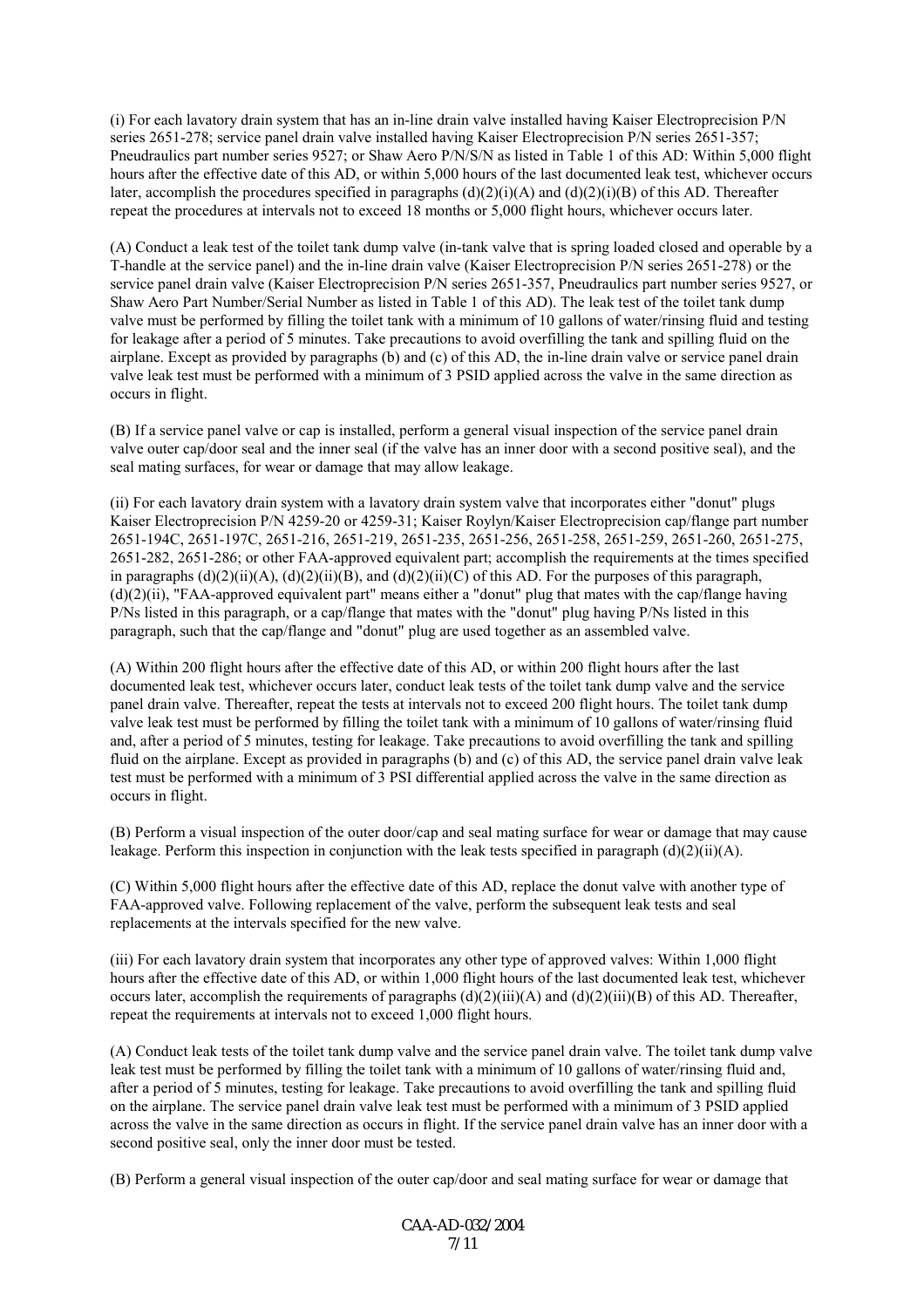may cause leakage.

(3) For flush/fill lines: Within 5,000 flight hours after the effective date of this AD, perform the requirements of paragraph  $(d)(3)(i)$ ,  $(d)(3)(ii)$ ,  $(d)(3)(iii)$ , or  $(d)(3)(iv)$ , as applicable. Thereafter, repeat the requirements at intervals not to exceed 5,000 flight hours, or 48 months after the last documented seal change, whichever occurs later. For airplanes that contain auxiliary waste tanks, the leak tests may be performed per one of the leak test procedures in paragraph (b) or (c) of this AD, or by performing the leak test procedures without filling the toilet tank bowl half-full of fluid per the applicable airplane or component maintenance manual.

(i) If a lever lock cap is installed on the flush/fill line of the subject lavatory, replace the seals on the toilet tank anti-siphon (check) valve and the flush/fill line cap. Perform a leak test of the toilet tank anti-siphon (check) valve with a minimum of 3 PSID across the valve in the same direction as occurs in flight, as specified in paragraph  $(d)(3)(ii)(A)$  of this AD.

(ii) If a vacuum breaker check valve having Monogram P/N series 3765-190; Shaw Aero Devices P/N series 301- 0009-01; or other FAA-approved vacuum breaker check valve is installed on the subject lavatory; replace the seals/o-rings in the valve. Prior to further flight, leak test the vacuum breaker check valve, and test for proper operation of the vent line vacuum breaker as specified in paragraphs  $(d)(3)(ii)(A)$  and  $(d)(3)(ii)(B)$  of this AD.

(A) Leak test the toilet tank anti-siphon valve or the vacuum breaker check valve by filling the toilet tank with water/rinsing fluid to a level such that the bowl is approximately half full (at least 2 inches above the flapper in the bowl). Except as provided in paragraphs (b) and (c) of this AD, apply 3 PSID across the valve in the same direction as occurs in flight. The vent line vacuum breaker on vacuum breaker check valves must be pinched closed or plugged for this leak test. If there is a cap/valve at the flush/fill line port, the cap/valve must be removed/opened during the test. Test for leakage at the flush/fill line port for a period of 5 minutes.

**Note 7:** The leak test procedure in the appropriate section of Boeing 737 Maintenance Manual 38-32-00 may be used as guidance for this test if the toilet tank is filled approximately half full (at least 2 inches above the flapper in the bowl).

(B) Verify proper operation of the vent line vacuum breaker by filling the tank and testing at the fill line port for back drainage after disconnecting the fluid source from the flush/fill line port. If back drainage does not occur, replace the vent line vacuum breaker or repair the vacuum breaker check valve in accordance with the component maintenance manual as required to obtain proper back drainage.

(iii) If a flush/fill ball valve, Kaiser Electroprecision P/N series 0062-009 is installed on the flush/fill line of the subject lavatory, replace the seals in the flush/fill ball valve and the toilet tank anti-siphon valve. Perform a leak test of the toilet tank anti-siphon valve in accordance with paragraph (d)(3)(ii)(A) of this AD.

(iv) If an FAA-approved shut-off valve that uses a mechanical or electrical device to prevent overfilling the toilet tank is installed, replace the seals/o-rings in the shut-off valve. Perform a leak test of the shut-off valve per the applicable airplane or component maintenance manual, or per the procedures specified in paragraph (b) or (c) of this AD.

(4) Provide procedures for accomplishing visual inspections to detect leakage, to be conducted by maintenance personnel at intervals not to exceed 4 calendar days or 45 flight hours, which ever occurs later.

(5) Provide procedures for reporting leakage. These procedures shall provide that any "horizontal blue streak" findings must be reported to maintenance and that, prior to further flight, the leaking system shall either be repaired, or be drained and placarded inoperative.

(6) Provide training programs for maintenance and servicing personnel that include information on "blue ice awareness" and the hazards of "blue ice."

(7) If a leak is discovered during a leak test required by paragraph (d) of this AD; or if evidence of leakage is found at any other time; or if repair/replacement of a valve (or valve parts) is required as a result of a visual inspection required in accordance with this AD; prior to further flight, accomplish the requirements of paragraph  $(d)(7)(i)$ ,  $(d)(7)(ii)$ , or  $(d)(7)(iii)$  of this AD, as applicable.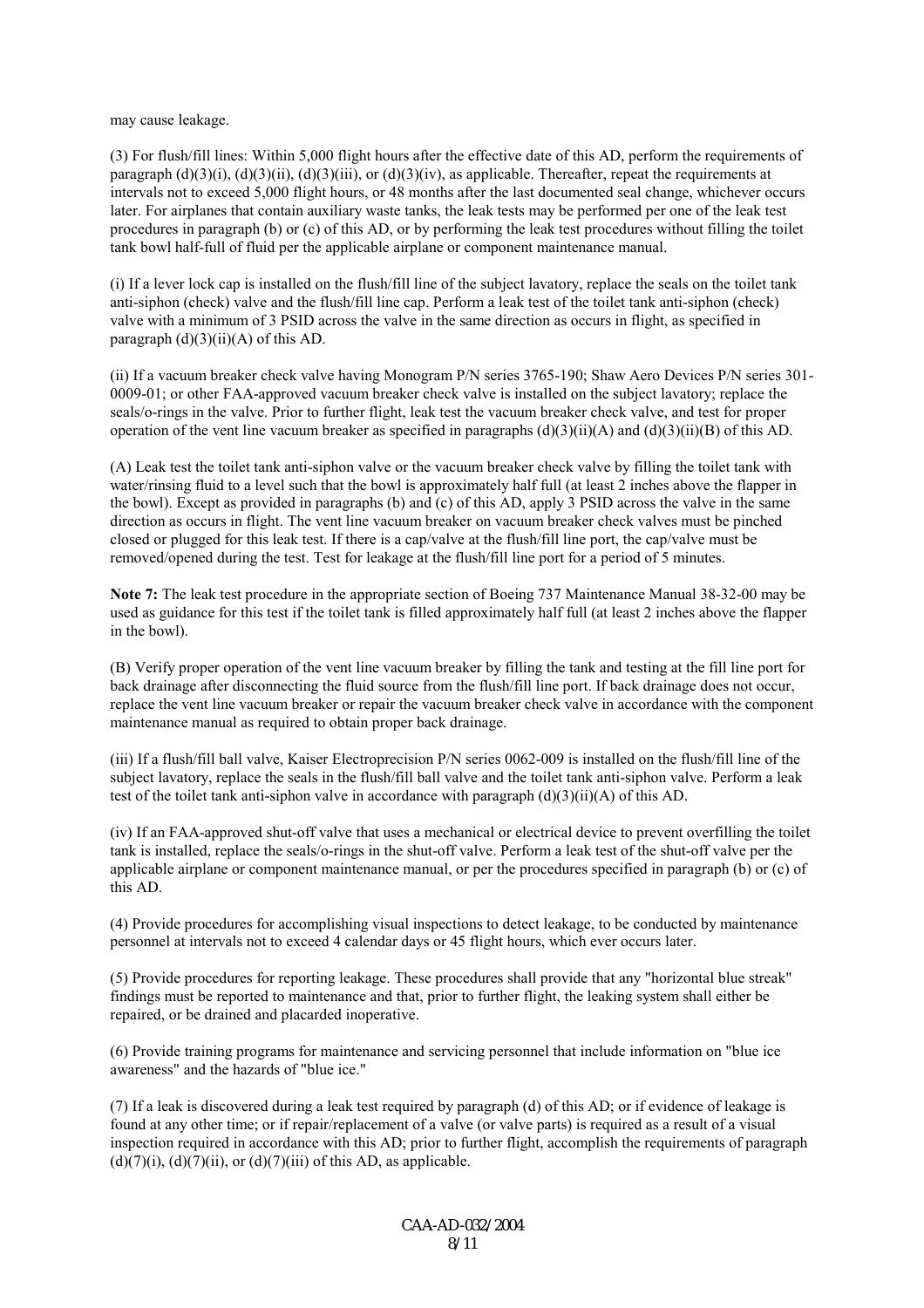**Note 8:** For purposes of this AD, "leakage" is defined as any visible leakage, if observed during a leak test. At any other time (than during a leak test), "leakage" is defined as the presence of ice in the service panel, or horizontal fluid residue streaks/ice trails originating at the service panel. The fluid residue is usually, but not necessarily, blue in color.

(i) Repair the leak and, prior to further flight after repair, perform a leak test. Additionally, prior to returning the airplane to service, clean the surfaces adjacent to where the leakage occurred to clear them of any horizontal fluid residue streaks; such cleaning must be to the extent that any future appearance of a horizontal fluid residue streak will be taken to mean that the system is leaking again.

(ii) Repair or replace the valve or valve parts.

(iii) In lieu of either paragraph (d)(7)(i) or (d)(7)(ii), drain the affected lavatory system and placard the lavatory inoperative until repairs can be accomplished.

# **Requesting Extension of Leak Test Intervals**

(e) Requests for extensions of the leak test intervals required by paragraph (a) or (d) of this AD must be approved by the Manager, Seattle Aircraft Certification (ACO), FAA. Requests for such revisions must be submitted to the Manager of the Seattle ACO through the FAA Principal Maintenance Inspector (PMI), and must include the following information:

(1) The operator's name;

(2) A statement verifying that all known cases/indications of leakage or failed leak tests are included in the submitted material;

(3) The type of valve (make, model, manufacturer, vendor part number, and serial number);

(4) The period of time covered by the data;

(5) The current FAA leak test interval;

(6) Whether or not seals have been replaced between the seal replacement intervals required by this AD;

(7) Whether or not a service panel drain valve is installed downstream of an in-line drain valve, Kaiser Electroprecision P/N series 2651-278: Data on a service panel valve installed downstream of an in-line drain valve will not be considered as an indicator of the reliability of the service panel drain valve because the in-line valve prevents potential leakage from reaching the service panel drain valve.

(8) Whether or not leakage has been detected between leak test intervals required by this AD, and the reason for leakage (i.e., worn seals, foreign materials on sealing surface, scratched or damaged sealing surface on valve, etc.); and

(9) Whether or not any cleaning, repairs, or seal changes were performed on the valve prior to conducting the leak test. (If such activities have been accomplished prior to conducting the periodic leak test, that leak test shall be recorded as a "failure" for purposes of the data required for this request submission. The exception to this is the normally-scheduled seal change in accordance with paragraph  $(a)(1)$  and  $(d)(1)$  of this AD. Performing this scheduled seal change prior to a leak test will not cause that leak test to be recorded as a failure. Debris removal of major blockages done as part of normal maintenance for previous flights is also allowable and will not cause a leak test to be recorded as a failure. Minor debris removal that is not commonly removed during the normal ground maintenance test should not be removed prior to the leak test).

**Note 9:** Requests for approval of revised leak test intervals may be submitted in any format, provided the data give the same level of assurance specified in paragraph (e) of this AD. Results of an Environmental Quality Analysis (EQA) examination and leak test on a randomly selected high-flight-hour valve, with seals that have not been replaced during a period of use at least as long as the desired interval, may be considered a valuable supplement to the service history data, reducing the amount of service data that would otherwise be required.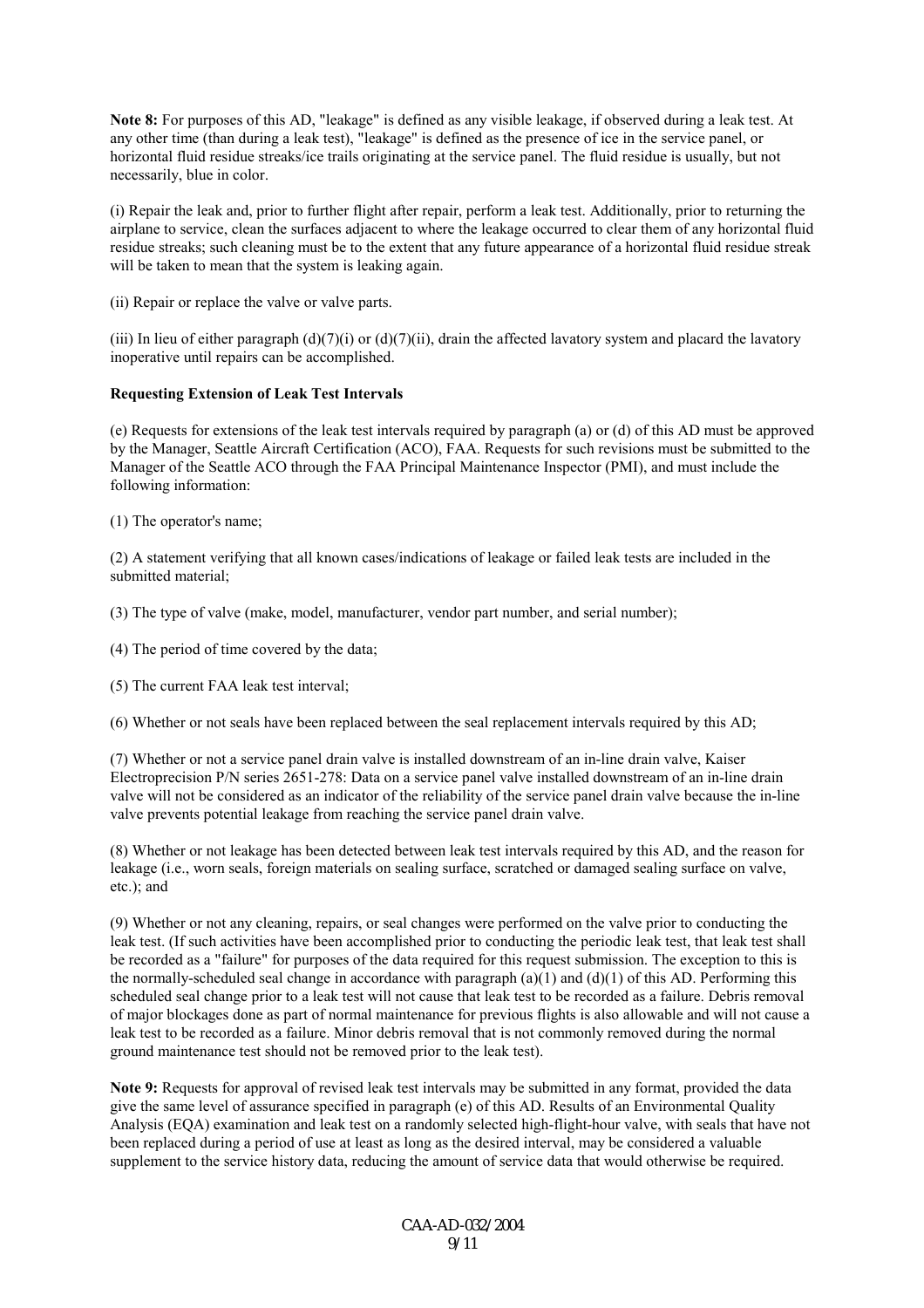**Note 10:** For the purposes of expediting resolution of requests for revisions to the leak test intervals, the FAA suggests that the requester summarize the raw data; group the data gathered from different airplanes (of the same model) and drain systems with the same kind of valve; and provide a recommendation from pertinent industry group(s) and/or the manufacturer specifying an appropriate revised leak test interval.

**Note 11:** In cases where changes are made to a valve design approved for an extended leak test interval such that a new valve dash number or P/N is established for the valve, the FAA may not require extensive service history data to approve the new valve to the same leak test interval as the previous valve design. The FAA will consider similarity of design, the nature of the design changes, the nature and amount of testing, and like factors to determine the appropriate data requirements and leak test interval for a new or revised valve based upon an existing design.

# **Certain Installations**

(f) For all airplanes: Unless already accomplished, within 5,000 flight hours after the effective date of this AD, perform the actions specified in paragraph  $(f)(1)$ ,  $(f)(2)$ ,  $(f)(3)$ , or  $(f)(4)$  of this AD:

(1) Install an FAA-approved lever/lock cap on the flush/fill lines for all lavatories; or

(2) Install a vacuum break check valve having Monogram P/N series 3765-190, Shaw Aero Devises P/N series 301-0009, or other FAA-approved vacuum break check valve in the flush/fill lines for all lavatories; or

(3) Install a flush/fill ball valve Kaiser Electroprecision P/N series 0062-0009 on the flush/fill lines for all lavatories; or

(4) Install an FAA-approved shut-off valve that uses a mechanical or electrical device on the flush/fill lines for all lavatories to prevent overfilling the toilet tank.

### **For Airplanes Acquired After the Effective Date of This AD**

(g) For any affected airplane acquired after the effective date of this AD: Before any operator places into service any airplane subject to the requirements of this AD, a schedule for the accomplishment of the leak tests required by this AD shall be established in accordance with either paragraph  $(g)(1)$  or  $(g)(2)$  of this AD, as applicable. After each leak test has been performed once, each subsequent leak test must be performed in accordance with the new operator's schedule, in accordance with either paragraph (a) or (d) of this AD as applicable.

(1) For airplanes previously maintained in accordance with this AD, the first leak test to be performed by the new operator must be accomplished in accordance with the previous operator's schedule or with the new operator's schedule, whichever would result in the earlier accomplishment date for that leak test.

(2) For airplanes that have not been previously maintained in accordance with this AD, the first leak test to be performed by the new operator must be accomplished prior to further flight, or in accordance with a schedule approved by the FAA PMI, but within a period not to exceed 200 flight hours.

### **Alternative Method of Compliance**

(h) Alternative method(s) of compliance with this AD:

(1) An alternative method of compliance or adjustment of the compliance time that provides an acceptable level of safety may be used if approved by the Manager, Seattle ACO, FAA. Operators shall submit their requests through an appropriate FAA PMI, who may add comments and then send it to the Manager, Seattle ACO.

(2) All previously issued alternative methods of compliance approved for AD 89-11-03 (54 FR 21933, May 22, 1989) are hereby terminated as of the effective date of this AD and are no longer in effect.

**Note 12:** Information concerning the existence of approved alternative methods of compliance with this AD, if any, may be obtained from the Seattle ACO.

**Note 13:** For any valve that is not eligible for the extended leak test intervals of this AD: To be eligible for the